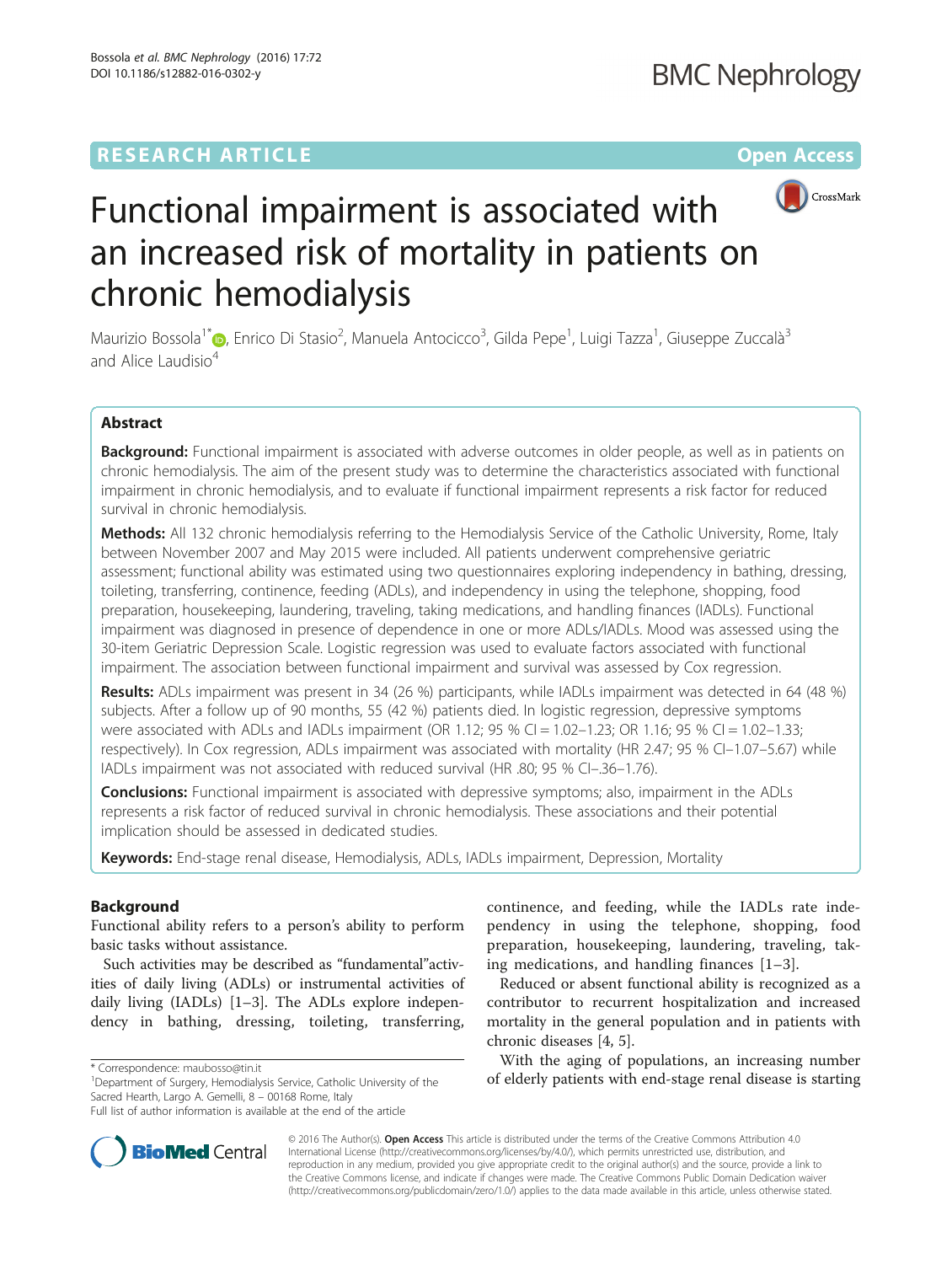dialysis. In addition, chronic hemodialysis patients develop progressive functional impairment after the initiation of replacement therapy [[6\]](#page-7-0). Accordingly, impairment in the ADLs, IADLs, or both affect up to 50 % of elderly patients on chronic hemodialysis [[7](#page-7-0)–[9](#page-7-0)].

Definition of functional assessment is useful to define the prognosis and the knowledge of factors associated with functional impairment may help identify "high risk patients" in whom therapeutic interventions might yield a beneficial cost effectiveness profile.

Unfortunately, little is known about the characteristics of disabled subjects on chronic hemodialysis as well as about their prognosis [\[10](#page-7-0), [11\]](#page-7-0). Thus, with the present study, we aimed to determine the demographic, clinical and laboratory variables associated with ADLs and/or IADLs impairment in patients on chronic hemodialysis, and to evaluate if ADL and/or IADL impairment represents a risk factor for increased mortality in such patients.

## Methods

#### Study design and participants

One hundred forty nine patients on chronic thrice weekly hemodialysis for at least 6 months at the Hemodialysis Unit of the Catholic University, Rome, Italy, between November 2007 and May 2015 were screened for inclusion in the study. Of these, we excluded 17 patients because of: inability to answer to the questionnaires because of deafness or reading problems (7 patients), diagnosis of dementia (3 patients), instability of clinical conditions requiring hospitalization (2 patients), and diagnosis of liver insufficiency or active cancer (5 patients). Therefore, complete data for the present study were available for 132 participants. The only sociodemographic characteristics in which excluded participants differed from those included in this study were older age  $(71 \pm 8 \text{ years})$  vears vs  $62 \pm 15$  years;  $P = .023$ ), and a lower dialytic blood flow  $(270 \pm 31 \text{ mL})$ min vs  $285 \pm 25$  mL/min;  $P = .029$ ).

The study protocol was approved by the Ethics Committee of the Catholic University of Rome (number: P/607/CE; year: September/2011) and all participants provided written informed consent. The study has been performed in accordance with the ethical standards laid down in the 1964 Declaration of Helsinki. The experiments comply with the current laws of Italy.

## Functional ability

Functional ability was estimated using the Katz' ADLs [[2\]](#page-7-0), and the Lawton and Brody scale for IADLs [\[3](#page-7-0)]. These scales are used to assess functional independency for clinical and epidemiological purposes. The ADLs scale defines the independency in bathing, dressing, toileting, transferring, continence, and feeding. A point is given for independence in each area, up to a maximum score of six for independence in all the domains [\[2\]](#page-7-0). The IADLs scale explores independency in using the telephone, shopping, food preparation, housekeeping, laundering, traveling, taking medications, and handling finances. A point is given for independence in each area, with a total score of eight for independence in all domains [[3](#page-7-0)]. Impairment in the ADLs was defined as need of assistance for performing one or more ADLs. Impairment in IADL was stated as need of assistance for performing one or more ADLs. Also, increasing levels of dependency were examined, considering ADL score cutoffs < 2, between 2 and 4, and > 4, as well as an IADL score < 3, between 3 and 5, and >5.

#### Covariates

All patients were receiving conventional 4-hour hemodialysis, three times a week. The blood flow ranged from 250 to 300 mL/min with a dialysis rate flow of 500 mL/min. All patients were treated with highpermeability membranes. Membranes were not reused. Body Mass Index was calculated as weight (Kg) divided by height squared  $(m^2)$ . Depressive symptoms were evaluated using the validated Italian version of the 30-item Geriatric Depression Scale (GDS) [[12\]](#page-7-0). Comorbidity was assessed by the Charlson Comorbidity Index [\[13](#page-7-0)]. Cognitive function was evaluated using the Mini Mental State Examination (MMSE) that was administered in the middle of the week [\[14, 15\]](#page-7-0). Time of recovery after hemodialysis was also recorded asking to the patients "How long does it take you to recover from a dialysis session?" [\[16\]](#page-7-0). Blood samples were obtained after overnight fasting immediately before the hemodialysis session. Laboratory parameters were measured at the Department of Laboratory Medicine, Catholic University of Rome.

## Statistical analyses

Statistical analyses were performed using SPSS for Mac 20.0. Differences were considered significant at the  $P < .050$  level. The covariates to be entered into analyses, besides their descriptive value, were chosen as explanatory according to available reviews and metaanalyses from the electronic databases of PubMed (MED-LINE) and Cochrane Library, and based upon their efficiency and economicity. Data of continuous variables are presented as mean values ± standard deviation (SD). Medians and inter-quartile ranges were provided for non-normally distributed variables. Analysis of variance (ANOVA) for normally distributed variables was performed according to impairment in the ADLs; otherwise, the nonparametric Mann-Whitney  $U$  test was adopted. The two-tailed Fisher exact test was used for dichotomous variables. Pearson's correlation analysis was performed to assess the correlation of serum creatinine levels, serum albumin levels and Body Mass Index.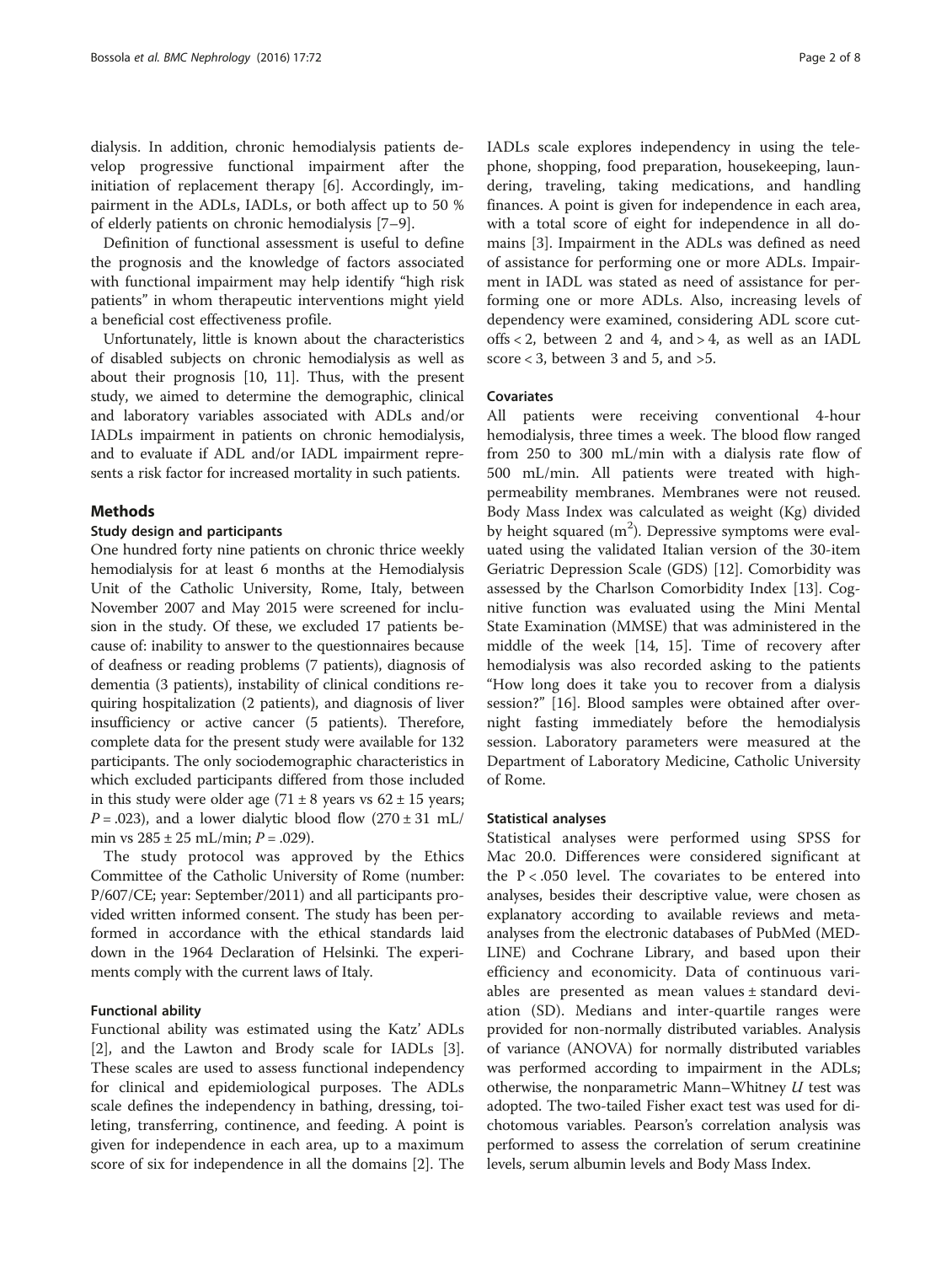Multivariable logistic regression analysis was adopted to estimate the association of ADLs and IADLs impairment with age, sex, and all those variables, which differed significantly  $(P < .05)$  in univariate analyses. Also, multivariable logistic regression was used to assess the association between depression (i.e. 30 item GDS score >11) and increasing levels of functional impairment. Survival analysis was performed using the Kaplan-Meyer method. Univariate analysis was performed in order to examine the relationship between potential predictor variables and death. Variables associated to mortality were included as potential confounders in a multivariable Cox proportional hazard regression analysis. In addition, to avoid any possible inflated association of patients who die early (i.e. first six months of followup) the same Cox analysis was ran after the exclusion of these subjects. The area under the ROC curve was adopted to compare if and how the models perform.

As malnutrition and low muscle mass are acknowledged risk factors for functional impairment and mortality, and creatinine levels are known to reflect both conditions, the dependency of the association between functional ability and survival upon creatinine levels was assessed by the analysis of the interaction term "ADLs\*serum creatinine" using the multivariable Cox model. In addition, Cox regression analysis was also adopted to evaluate the adjusted association between increasing levels of functional impairment (ADL score:  $0-2$ ,  $2-4$ , and  $\geq 4$ ; IADL score 0–3, 3–5, and  $\geq$  5) and survival.

## Results

Impairment in the ADLs was recorded in 34/132 (26 %) patients, while impairment in the IADLs was detected in 64/132 (48 %) patients. Impairment in five ADLs was found in 1 (0.7 %) subject, in four ADLs in 4 (3 %) participants, and in three ADLs in 11 (8.1) subjects; impairment in two ADLs was established in 5 (3.7 %) patients, and in one ADL in 13 (9.6 %) participants.

In particular, impairment in the ability of bathing was present in 1 patient, in dressing in 19 subjects, in toileting in 18 participants, in the ability of transferring in 5 patients, in continence in 34 subjects, and impaired feeding in 1 participant.

Also, an impairment in all IADLs was found in 1 (0.7 %) patient; impairment in seven IADLs was detected in 5 (3.7 %) subjects, in six IADLs in 9 (6.7 %) participants, in five IADLs in 14 (10.4 %) subjects, in four IADLs in 9 (6.7 %) patients, in three IADLs in 9 (6.7 %) subjects, in two IADLs in 13 (9.6 %) subjects, and in one IADL in 4 (3 %) subjects.

Eventually, impairment in the ability of using the telephone was present in 1 patient, impairment in the ability of shopping in 43, impairment in the ability of food preparation in 45, impairment in the ability of housekeeping in 47, impairment in the ability of laundering in 45, impairment in the ability of traveling in 35, impairment in the ability of taking medications in 28, and impairment in the ability of handling finances in 21.

After a follow-up of 90 months, 55 (42 %) patients died (of those, 7 subjects died within the first six months), while 11/132 (8 %) patients were transplanted. The median ADL and IADL scores were lower in participants who died as compared with survivors (ADL: 4, 3–5 vs 5,  $4-6$ ;  $P < .0001$ ; IADL 4, 3-8 vs 7, 6-8;  $P < .001$ ).

#### Cross sectional analyses

The characteristics of patients according to the presence of ADLs impairment are depicted in Table [1](#page-3-0). Patients with ADL impairment had a higher GDS score as compared with patients without ADL impairment. In addition, they showed lower creatinine serum levels.

The characteristics of patients according to the presence of IADLs impairment are shown in Table [2](#page-3-0). Patients with IADL impairment had a higher GDS score and lower creatinine serum levels than patients without IADL impairment.

According to logistic regression analysis, ADLs impairment was associated with depressive symptoms expressed by the 20-item GDS in crude model (OR 1.19;  $95\%$  CI = 1.09–1.29), adjusting for age and sex (OR 1.16; 95 % CI = 1.06–1.27) and in the fully adjusted model (OR 1.12; 95 %  $CI = 1.02 - 1.23$ ; Table [3](#page-4-0)), adjusted for those variables which showed significant differences in univariate analyses. Also, IADLs impairment was associated with the GDS score in crude model (OR 1.24; 95 % CI–1.14–1.34), adjusting for age and sex (OR 1.20;  $95 \%$  CI = 1.10–1.31) and in the fully adjusted model (OR 1.16;  $95\%$  CI = 1.02– 1.33; Table [3](#page-4-0)), adjusted for those variables which showed significant differences in univariate analyses.

Eventually, depression was not associated with increasing level of ADLs impairment (P for trend–.14).

#### Prospective analyses

Patients who died, as compared with survivors, had an higher GDS score  $(13 \pm 5 \text{ vs } 8 \pm 6; P = <.01)$ , lower creatinine serum levels  $(8.6 \pm 2.2 \text{ vs } 10.7 \pm 3.0 \text{ mg/dL})$  $P < .01$ ), and an higher prevalence of functional impairment both in the ADLs  $(28, 51 \text{ vs } 6, 8 \text{ %}; P < .01)$ and IADLs (37, 67 vs 27, 35 %;  $P < .01$ ).

In Kaplan Meier analysis the log rank test indicated that survival differed significantly according to functional impairment (ADLs:  $\chi^2$  (2) = 39.0; P < .01; IADLs:  $\chi^2$  (2) = 13.8; P < .01).

According to the multivariable Cox regression model, survival was significantly reduced in patients with ADLs impairment; no significant differences in survival were detected among participants with IADLs impairment. In fact, according to multivariable Cox regression analysis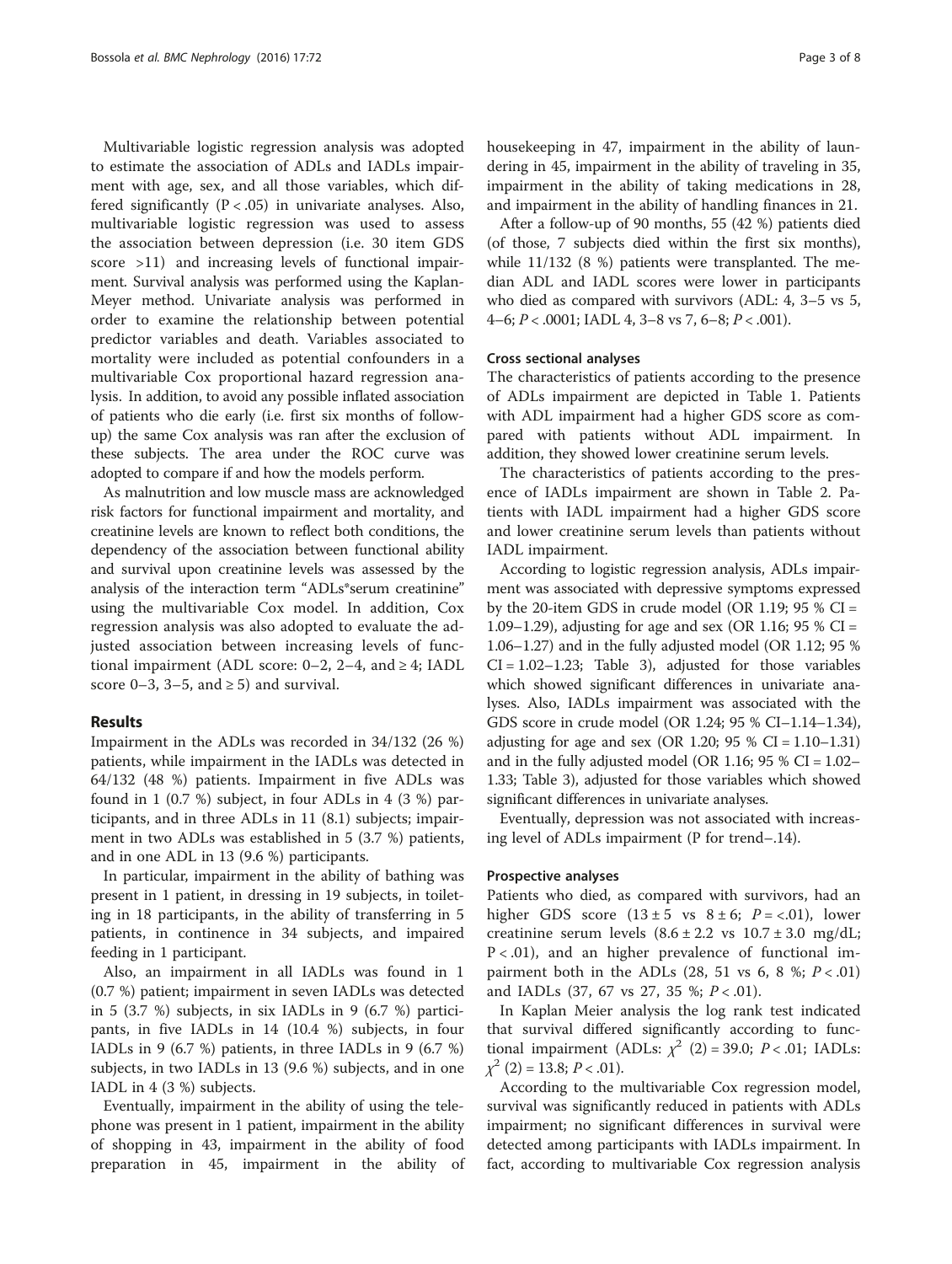|                                           | Patients with ADLs impairment ( $n = 34$ ) n (%),<br>mean $\pm$ SD, or median and interquartiles | Patients without ADLs impairment ( $n = 98$ ) n (%),<br>mean $\pm$ SD, or median and interquartiles | $\overline{P}$ |  |
|-------------------------------------------|--------------------------------------------------------------------------------------------------|-----------------------------------------------------------------------------------------------------|----------------|--|
| Age (years)                               | $71 \pm 11$                                                                                      | $61 \pm 15$                                                                                         | < 01           |  |
| Sex (female)                              | 14 (41 %)                                                                                        | 35 (36 %)                                                                                           | .68            |  |
| Dialytic age (months)                     | $36(12-84)$                                                                                      | $36(12-83)$                                                                                         | .79            |  |
| Body Mass Index (Kg/m <sup>2</sup> )      | $25.6 \pm 4.7$                                                                                   | $24.5 \pm 4.4$                                                                                      | .22            |  |
| Charlson comorbidity index score          | $4(2-5)$                                                                                         | $2(1-3)$                                                                                            | < 01           |  |
| <b>Diabetes</b>                           | 15 (44 %)                                                                                        | 26 (27 %)                                                                                           | .08            |  |
| Geriatric Depression Scale                | $15 \pm 6$                                                                                       | $9 \pm 6$                                                                                           | < 01           |  |
| Mini Mental State Examination             | $22 \pm 4$                                                                                       | $24 \pm 3$                                                                                          | < 01           |  |
| Kt/V                                      | $1.2 \pm 0.3$                                                                                    | $1.3 \pm 0.2$                                                                                       | .07            |  |
| Dialytic blood flow (mL/min)              | $284 \pm 27$                                                                                     | $284 \pm 25$                                                                                        | .92            |  |
| Time of recovery after hemodialysis (min) | 210 (60-720)                                                                                     | 180 (60-360)                                                                                        | .28            |  |
| Hemoglobin (g/dL)                         | $11.2 \pm 1.2$                                                                                   | $11.0 \pm 1.5$                                                                                      | .46            |  |
| Serum creatinine (mg/dL)                  | $8.5 \pm 2.2$                                                                                    | $10.3 \pm 3.0$                                                                                      | < 01           |  |
| Serum albumin (g/dL)                      | $3.8 \pm 0.3$                                                                                    | $4.0 \pm 0.3$                                                                                       | < 01           |  |
| Serum calcium (mg/dL)                     | $8.7 \pm 0.6$                                                                                    | $9.0 \pm 0.6$                                                                                       | .11            |  |
| Serum phosphorus (mg/dL)                  | $5.6 \pm 1.6$                                                                                    | $5.3 \pm 1.8$                                                                                       | .49            |  |
| Serum PTH (mg/dL)                         | 245 (110-350)                                                                                    | 278 (146-417)                                                                                       | .21            |  |
| Serum bicarbonate (mEq/L)                 | $23.5 \pm 1.9$                                                                                   | $24.0 \pm 1.8$                                                                                      | .20            |  |

<span id="page-3-0"></span>Table 1 Characteristics of 132 participants according to the presence of impairment in the Activities of Daily Living (ADLs; impairment was defined as an ADLs score <6). (Study center: Catholic University, Rome, 2007–2015)

Table 2 Characteristics of 132 participants according to the presence of impairment in the Instrumental Activities of Daily Living (IADLs; defined as and IADLs score < 8). (Study center: Catholic University, Rome, 2007–2015)

|                                           | Patients with IADLs impairment ( $n = 64$ ) n (%),<br>mean $\pm$ SD, or median and interquartiles | Patients without IADLs impairment ( $n = 68$ ) n (%),<br>mean $\pm$ SD, or median and interquartiles | P      |
|-------------------------------------------|---------------------------------------------------------------------------------------------------|------------------------------------------------------------------------------------------------------|--------|
| Age (years)                               | $70 \pm 11$                                                                                       | $57 \pm 15$                                                                                          | < 0.01 |
| Sex (female)                              | 29 (45 %)                                                                                         | 20 (29 %)                                                                                            | .07    |
| Dialytic age (months)                     | $40(12 - 88)$                                                                                     | $36(12 - 75)$                                                                                        | .66    |
| Body Mass Index (Kg/m <sup>2</sup> )      | $24.9 \pm 4.4$                                                                                    | $24.7 \pm 4.6$                                                                                       | .82    |
| Charlson comorbidity index score          | $3(2-4)$                                                                                          | $2(1-3)$                                                                                             | < 0.01 |
| Geriatric Depression Scale                | $14 \pm 6$                                                                                        | $7 \pm 5$                                                                                            | < 01   |
| Mini Mental State Examination             | $22 \pm 4$                                                                                        | $24 \pm 3$                                                                                           | < 01   |
| Kt/V                                      | $1.3 \pm 0.2$                                                                                     | $1.2 \pm 0.2$                                                                                        | .67    |
| Dialytic blood flow (mL/min)              | $281 \pm 27$                                                                                      | $288 \pm 24$                                                                                         | .12    |
| Time of recovery after hemodialysis (min) | 210 (112-480)                                                                                     | 120 (30-300)                                                                                         | .02    |
| Hemoglobin (g/dL)                         | $10.9 \pm 1.8$                                                                                    | $11.3 \pm 1.1$                                                                                       | .17    |
| Serum creatinine (mg/dL)                  | $8.7 \pm 2.2$                                                                                     | $10.8 \pm 3.1$                                                                                       | < 01   |
| Serum albumin (g/dL)                      | $3.8 \pm 0.3$                                                                                     | $4.0 \pm 0.2$                                                                                        | < 01   |
| Serum calcium (mg/dL)                     | $8.9 \pm 0.6$                                                                                     | $9.0 \pm 0.6$                                                                                        | .30    |
| Serum phosphorus (mg/dL)                  | $5.0 \pm 1.5$                                                                                     | $5.7 \pm 1.9$                                                                                        | .06    |
| Serum PTH (mg/dL)                         | 265 (123-429)                                                                                     | 260 (143-361)                                                                                        | .90    |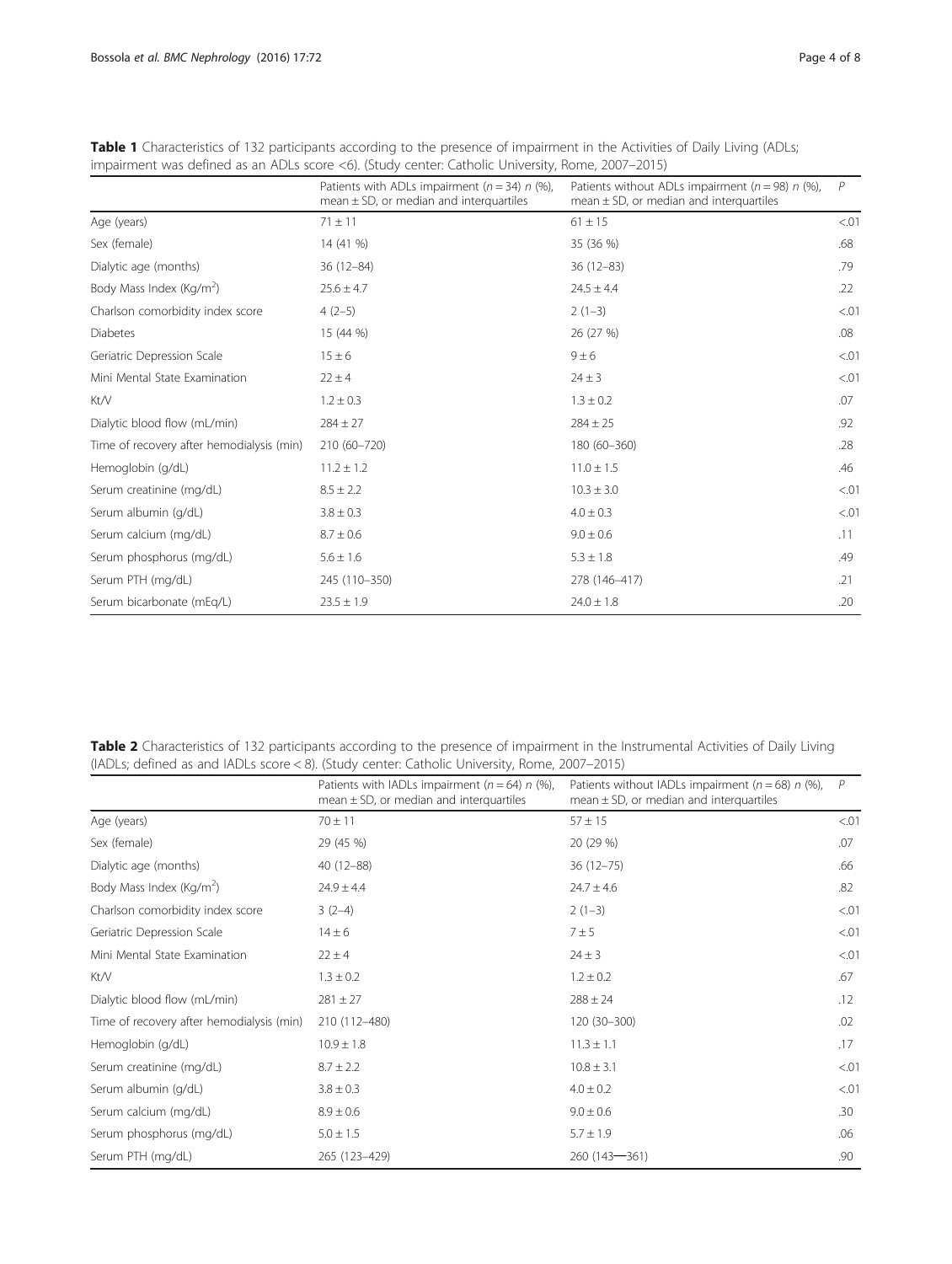<span id="page-4-0"></span>

| <b>Table 3</b> Association (OR coefficients, and 95 % confidence   |
|--------------------------------------------------------------------|
| intervals, CI) of functional impairment with the variables of      |
| interest according to logistic multivariable regression model. All |
| the covariates were entered simultaneously into the regression     |
| model. (Study center: Catholic University, Rome, 2007-2015)        |

|                                              | ADLs impairment |               | IADLs impairment |               |
|----------------------------------------------|-----------------|---------------|------------------|---------------|
|                                              | OR              | 95 % CI       | OR.              | 95 % CI       |
| Age (years)                                  | 1.05            | $.98 - 1.13$  | 1.01             | $.95 - 1.07$  |
| Sex (female)                                 | .92             | $.28 - 3.05$  | 2.77             | $.69 - 11.05$ |
| Charlson comorbidity<br>index score          | 1.28            | $.92 - 1.78$  | 1 26             | $.86 - 1.85$  |
| Mini Mental State<br><b>Examination</b>      | .97             | $.83 - 1.13$  | .78              | $.58 - 1.06$  |
| Serum creatinine (mg/dL)                     | .85             | $.66 - 1.10$  | .78              | $.57 - 1.06$  |
| Serum albumin (g/dL)                         | .91             | $.15 - 5.66$  | .89              | $.08 - 9.91$  |
| Time of recovery after<br>hemodialysis (min) |                 |               | 1.21             | $.72 - 2.05$  |
| Geriatric Depression Scale                   | 1.12            | $1.02 - 1.23$ | 1.16             | $1.02 - 1.33$ |

(Fig. 1), impairment in the ADLs was associated with increased risk of mortality in crude model (HR 5.03; 95 %  $CI = 2.87 - 8.82$ ), in a model adjusted for age and sex (HR 3.47; 95 % CI = 1.89–6.35) and in the fully adjusted model (HR 2.47; 95 % CI–1.07–5.67; Table [4](#page-5-0)), adjusted for those variables which showed significant differences in univariate analyses. In addition, similar results were observed after the exclusion of patients who died in the first six months of follow–up (crude model: HR 5.79; 95 % CI = 3.16–10.61; age and sex-adjusted: HR 3.85; 95 % CI = 2.00–7.40; fully adjusted HR 3.04; 95 % CI– 1.26–7.38). The area under the ROC curve indicated that ADLs impariment was an useful predictor of death in all participants (0.72) and after the exclusion of subjects who died in the first six months of followup (0.71).

A significant association between mortality and IADLs impairment was found only in the crude model (HR 2.79; 95 % CI =  $1.58-4.91$ ), but not in the age–and sex adjusted model (HR 1.59; 95 % CI = .85–2.96) nor in the fully adjusted model (HR .80; 95 % CI–.36–1.76, Table [4\)](#page-5-0).

Similar results were observed after the exclusion of patients who died during the first six months of follow-up (crude model: HR 3.08; 95 % CI = 1.67–5.70; age and sex-adjusted: HR 1.76; 95 % CI = .90–3.44; fully adjusted HR .89; 95 % CI = .40–1.99). The area under the ROC curve confirmed that IADLs impariment was a poor predictor of death in all participants (0.66), as well as after excluding participants who died during the first six months of the follow-up (0.65).

In addition, according to Cox regression models, creatinine serum levels were associated with decreased mortality (model with ADLs impairment: HR .85; 95 % CI = .73–.99; model with IADLs impairment HR .81; 95 % CI = .69–.94), while age was associated with mortality only in the model that included IADLs impairment  $(HR \t1.06; 95 % CI = 1.01-1.12)$ . No significant

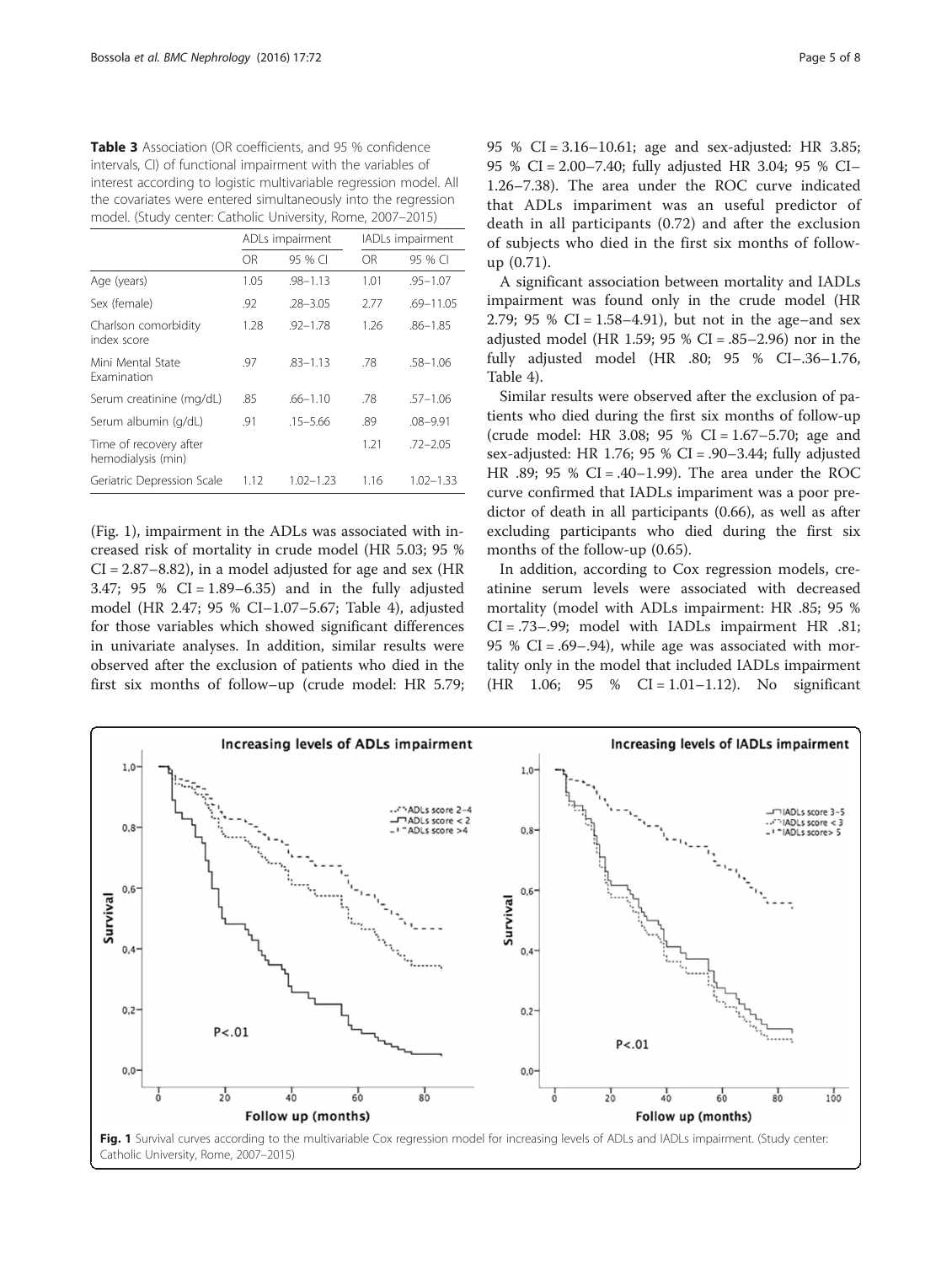<span id="page-5-0"></span>

| Table 4 Hazard ratio (HR) and 95 % confidence intervals (CI) of mortality at 90 months according to Cox regression models. All the |
|------------------------------------------------------------------------------------------------------------------------------------|
| covariates were entered simultaneously into the regression models. (Study center: Catholic University, Rome, 2007–2015)            |

|                            | <b>HR</b> | 95 % CI       |                            | <b>HR</b> | 95 % CI       |
|----------------------------|-----------|---------------|----------------------------|-----------|---------------|
| ADLs impairment            | 2.47      | $1.07 - 5.67$ | IADLs impairment           | .80       | $.36 - 1.76$  |
| Age (years)                | 1.05      | $.99 - 1.10$  | Age (years)                | 1.06      | $1.01 - 1.12$ |
| Sex (female)               | 1.88      | $.93 - 3.81$  | Sex (female)               | 1.66      | $.83 - 3.33$  |
| Charlson comorbidity index | 1.11      | $.92 - 1.33$  | Charlson comorbidity index | 1.16      | $.96 - 1.39$  |
| Geriatric Depression Scale | 1.04      | $.98 - 1.11$  | Geriatric Depression Scale | 1.06      | $.99 - 1.13$  |
| <b>MMSE</b> <sup>a</sup>   | 1.04      | $.93 - 1.17$  | MMSE <sup>a</sup>          | .99       | $.89 - 1.11$  |
| Serum creatinine (mg/dL)   | .85       | $.73 - .99$   | Serum creatinine (mg/dL)   | .81       | $.69 - .94$   |
| Serum albumin (g/dL)       | .70       | $.21 - 2.27$  | Serum albumin (g/dL)       | .72       | $.22 - 2.38$  |

<sup>a</sup> Mini Mental State Examination

association was found for the other covariates included in the adjusted Cox regression model. Also, the analysis of the interaction term indicated  $(P-.30)$  that the adjusted association between ADLs impairment and mortality did not vary according to creatinine serum levels. In addition, to avoid any possible inflated association of patients who died early (i.e. first six months of followup), the same cox model was run after the exclusion of these subjects.

Eventually, according to crude Cox regression, increasing impairment in the ADL score ( $P$  for trend < .01) as well as in the IADL score (P for trend  $< .01$ ) was associated with reduced survival.

## Discussion

Results of the present study indicate that functional impairment is a highly prevalent condition in hemodialysis patients and that it is associated with reduced survival. Moreover, the presence of depression is associated with an increased probability of being disabled.

Little is known about the functional status of end stage renal disease patients receiving chronic hemodialysis. In fact, only few studies have investigated and defined the prevalence and the correlates of functional impairment in patients on chronic hemodialysis [\[6](#page-7-0)–[9\]](#page-7-0). In keeping with previous studies which estimated a prevalent functional impairment ranging from 19 to 59 %, our data indicate a high prevalence of functional impairment in the ADLs, IADLs or both. Kurella Tamura et al. [[6\]](#page-7-0) have shown that the initiation of dialysis is associated with substantial and sustained decline of functional status in patients with end-stage renal disease who were living in nursing home; functional status was measured by assessing the degree of dependence in seven activities of daily living. Recently, Kavanagh et al. have shown that stroke, cognitive impairment, and higher systolic blood pressure were independent correlates of ADLs and IADLs impairment, while demographic characteristics, chronic health conditions, depressive symptoms or laboratory measurements were not [[8](#page-7-0)]. The study of Kutner et al.

demonstrated an increased probability of need for ADLs assistance in frail and prefrail hemodialysis patients, as well as in those with diabetes, lung disease, and stroke [[9](#page-7-0)].

The results of the present study are intriguing, because depression might be a potentially reversible factor that might be easily and early identified after the onset of hemodialysis [\[17\]](#page-7-0). In fact, several previous studies confirm that serotonin-selective reuptake inhibitors may be safe also in patients with end-stage renal disease [\[17](#page-7-0)]. In addition, not-pharmacological treatments such as frequent hemodialysis, cognitive behavioral therapy, physical training programs, treatment of anxiety, and music therapy have led to promising results [\[17\]](#page-7-0).

An association of ADLs and IADLs impairment with depressive symptoms or depression has been found in the general population, in older individuals, as well as and in patients with chronic diseases [[18](#page-7-0)–[24](#page-7-0)]. In older age, functional impairment and depression appear to coexist through a reciprocal relationship [\[18](#page-7-0)–[24](#page-7-0)]. In fact, Bruce et al. found that depressive symptoms were associated with increased risk of functional impairment in community-dwelling elderly subjects [\[18\]](#page-7-0). However, participants were high-functioning men and women, and only ADLs impairment was assessed; on the contrary, our patients might be classified as "frail" patients. Also, Ormel et al. recognized three possible relationships between functional and depression, and concluded that functional impairment and depressive symptoms are mutually reinforcing over time [\[19](#page-7-0)]; however, their study included community dwelling elderly with significant initial physical limitations. Both ADLs and IADLs impairment were considered. In addition, Armenian et al. found an association between psychopathology and ADL impairment, only [[20\]](#page-7-0); however, their study enrolled community dwelling participants, not only elderly, and major depression as well as other psychopathological conditions were taken into account. Barry et al. have identified an association between the severity of depressive symptoms and the burden of functional impairment [[21\]](#page-7-0); the study included community dwelling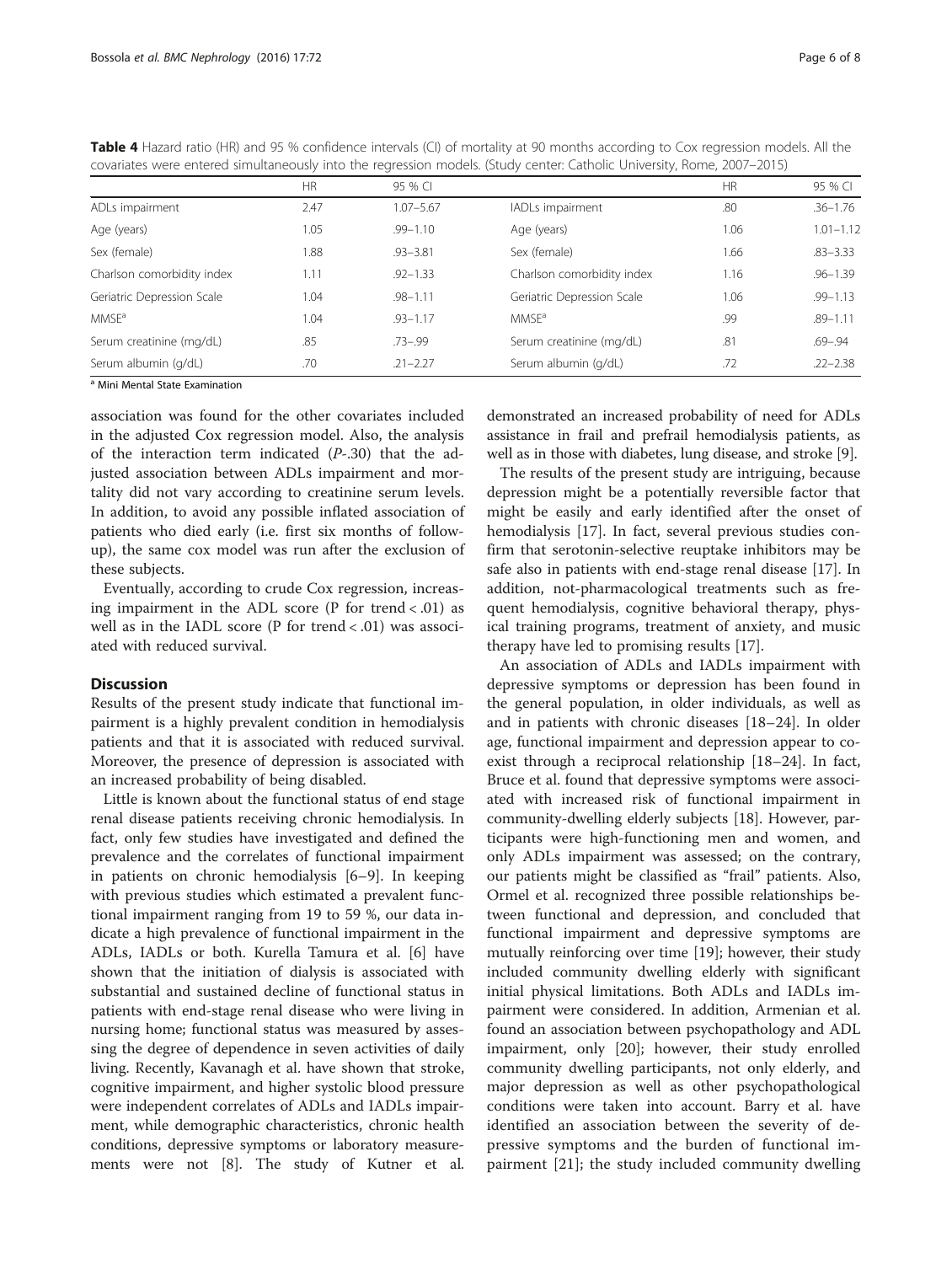elderly, and functional impairment was estimated only through ADLs.

Functional impairment may cause psychological distress, and depression may in turn lead to functional impairment through several mechanisms, such as reduction in motivation and help seeking, and changes in neural, hormonal and immunological systems which increase susceptibility to disease. Interestingly, a recent review has provided strong support for the bidirectional relationship between depression, functional ability and frailty in later life [\[24\]](#page-7-0).

The present study also shows that impairment in the ADLs, but not IADLs, represents a risk factor for reduced survival in patients on chronic hemodialysis. These findings are consistent with previous observations that ADLs impairment is independently associated with higher mortality in patients on chronic hemodialysis [[10\]](#page-7-0). It has also been demonstrated that the deterioration of even a single point of ADL on admission combined with age is highly predictive of poor outcomes in hospitalized dialysis patients [\[25](#page-7-0)]. Accordingly, functional impairment assessed by other tools has also been associated with higher mortality in patients on chronic hemodialysis [\[26, 27\]](#page-7-0). It has been proposed that rehabilitation through education, cognitive, physical, and psychosocial interventions might prevent, reverse or delay the onset of functional impairment with ensuing adverse outcomes in elderly dialysis patients, and thus should be incorporated routinely into standard dialysis care [\[28](#page-7-0)]. In our study, the absence of an association between mortality and functional impairment in the IADLs is noteworthy. Of notice, previous studies have indicated that impairment in the ADLs is a more sensitive risk factor for reduced survival in frailer patients [\[29](#page-7-0), [30\]](#page-7-0). In fact, Mossakowska et al. found that ADLs, but not IADLs, predicted survival in a cohort of centenarians [[29\]](#page-7-0). Delgado Parada et al. established that among patients hospitalized for heart failure the only variable independently associated with higher 1-year mortality risk was pre-admission dependence in performing the ADLs [[30](#page-7-0)]. In addition, Sonmez et al. have ascertained that only the ADLs scale was a determinant of prognosis and survival in patients with breast cancer [\[31](#page-7-0)].

The evidence that higher serum creatinine levels were associated with increased survival and absence of functional impairment might deserve some concern. However, higher serum creatinine levels might reflect better nutritional status and higher lean body mass [[32\]](#page-7-0); on the other hand, malnutrition and low muscle mass are acknowledged risk factors for both functional impairment and mortality [[33, 34\]](#page-7-0). To confirm this hypothesis, in our population there was a significant positive correlation between serum albumin and creatinine levels. Indeed, no correlation between creatinine levels and body mass index was found; however, the body mass index is not a good indicator of muscle mass [\[35\]](#page-7-0).

The present study has some limitations. First, the sample size was relatively small, which may make any generalization difficult. This limitation, which is reflected by the width of some confidence intervals, also restricted the number of covariates that could be entered into the regression models. Second, we don't know the dynamic nature of functional impairment, and consequently we may have included both patients with transient functional impairment and those with chronic, persistent functional impairment. However, it is well known that self-reported functional ability is valid in non-dialysis populations and it has been shown to be useful and valid also in patients on chronic hemodialysis [\[9](#page-7-0), [10](#page-7-0)].

## Conclusion

The present study shows that impairment in ADLs and IADLs is a common finding, independently associated with depressive symptoms. ADL impairment represents a risk factor for reduced survival in patients on chronic hemodialysis. Further studies are needed to better understand the mechanisms underlying such associations and to identify subjects who might benefit from interventions aimed at improving survival.

#### Funding

No funding was obtained for this study.

#### Availability of data and materials

All the data supporting our findings is contained within the manuscript.

#### Authors' contributions

All the authors made substantial contributions to conception and design, or acquisition of data, or analysis and interpretation of data; have been involved in drafting the manuscript or revising it critically for important intellectual content; have given final approval of the version to be published. Each author should have participated sufficiently in the work to take public responsibility for appropriate portions of the content; and agreed to be accountable for all aspects of the work in ensuring that questions related to the accuracy or integrity of any part of the work are appropriately investigated and resolved.

#### Competing interests

The authors declare that they have no competing interests.

## Consent for publication

Not applicable.

#### Ethics approval and consent to participate

The study protocol was approved by the Ethics Committee of the Catholic University of Rome (number: P/607/CE; year: September/2011) and all participants provided written informed consent. The study has been performed in accordance with the ethical standards laid down in the 1964 Declaration of Helsinki. The experiments comply with the current laws of Italy.

#### Author details

<sup>1</sup>Department of Surgery, Hemodialysis Service, Catholic University of the Sacred Hearth, Largo A. Gemelli, 8 - 00168 Rome, Italy. <sup>2</sup>Department of Clinical Chemistry, Catholic University of the Sacred Hearth, Largo A. Gemelli, 8 - 00168 Rome, Italy. <sup>3</sup>Department of Gerontology, Geriatrics and Psychiatry, Catholic University of the Sacred Hearth, Largo A. Gemelli, 8 – 00168 Rome,